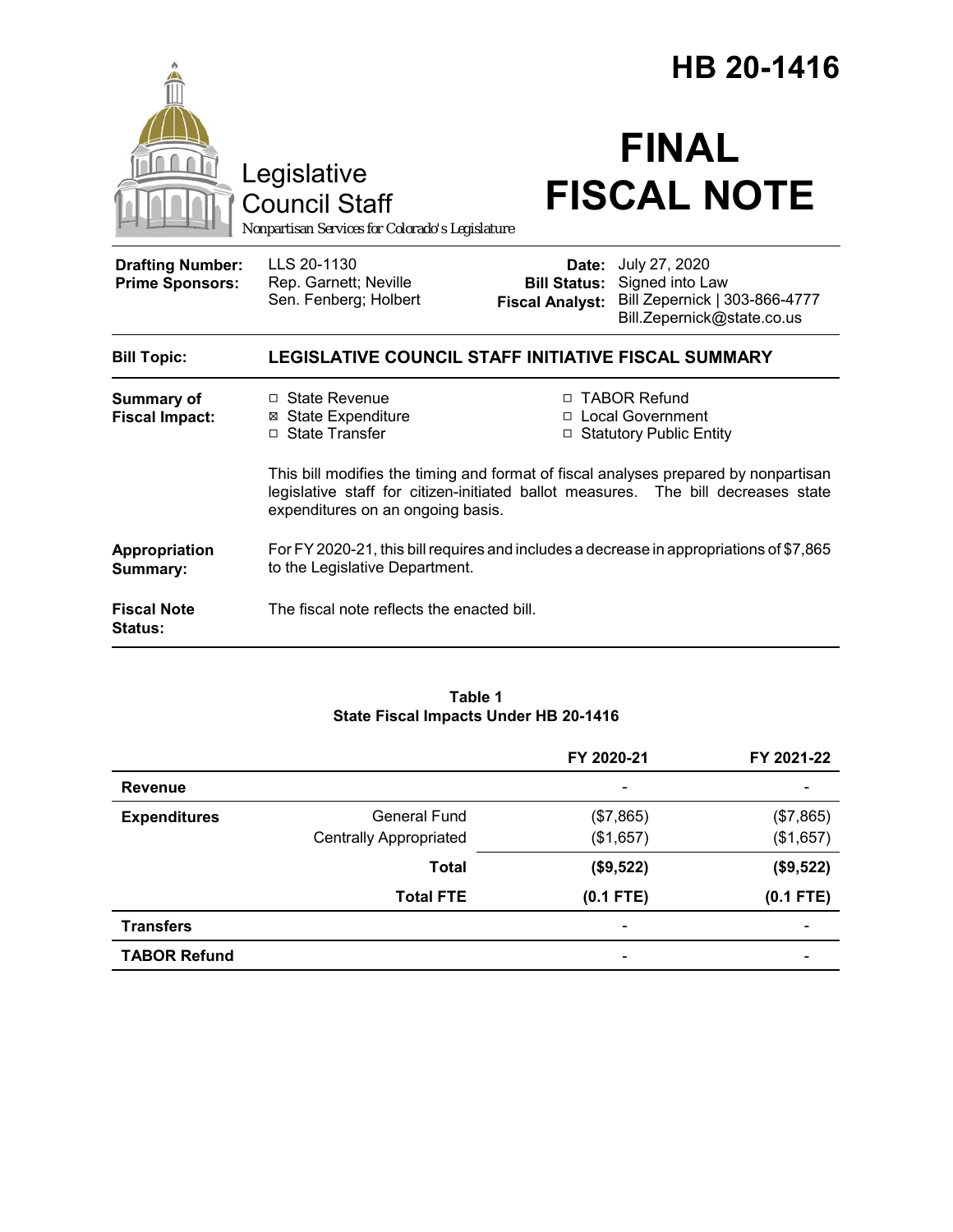July 27, 2020

# **Summary of Legislation**

This bill makes several changes to the process by which Legislative Council Staff (LCS) provides fiscal information during the citizen initiative process. Under current law, LCS provides a fiscal impact statement for each citizen initiative heard by the Title Board, as well as an abstract of the fiscal impact statement that is printed on initiative petitions circulated for signature. Under this bill, LCS will only prepare fiscal impact statements for citizen initiatives that have a title set and for which the Secretary of State has approved a petition for circulation. The fiscal impact statement must be posted on www.ColoradoBlueBook.com within 14 days of the date on which the petition is approved to circulate.

Because the fiscal impact statement will be prepared after the title setting process, the bill requires LCS to prepare a fiscal summary of each measure for the Title Board, rather than an abstract based on the fiscal impact statement. The fiscal summary must provide:

- a description about the measure's fiscal impact, including a preliminary estimate of any change in state and local government revenues, expenditures, taxes, or fiscal liabilities if implemented;
- a qualitative description of the economic impacts of the measure if implemented; and
- any other necessary information from the initiated measure or a description of state and local government implementation to describe the fiscal and economic impacts.

The bill allows any voter to challenge the fiscal summary in a similar manner as the abstract of the fiscal impact statement under current law via the rehearing process at the Title Board. In addition, interested persons may submit information or draft language to LCS for consideration during preparation of the fiscal summary and fiscal impact statement. Lastly, the bill adjusts required language that appears on printed petition sections and in the fiscal summary to align with the changes under the bill.

## **Background and Assumptions**

Starting in 2017, following passage of House Bill 15-1057, LCS began preparing fiscal impact statements for all ballot measures heard by the Title Board. During the 2017-2018 ballot cycle, LCS prepared 99 fiscal impact statements for citizen initiatives at the Title Board. During the 2019-2020 ballot cycle, LCS prepared 127 fiscal impact statements. LCS was appropriated funding for 0.3 FTE in House Bill 15-1057, based on an assumed 80 fiscal impact statements prepared every two years.

This fiscal note assumes that, with the changes under the bill, fiscal impact statements will be prepared for approximately 30 citizen initiatives every two years for measures that are approved for petition circulation. Fiscal summaries are assumed to be prepared for approximately 110 to 140 ballot measures heard by the Title Board every two years.

## **State Expenditures**

This bill decreases General Fund expenditures in the Legislative Department by \$9,522 and 0.1 FTE per year starting in FY 2020-21. These cost savings are described below.